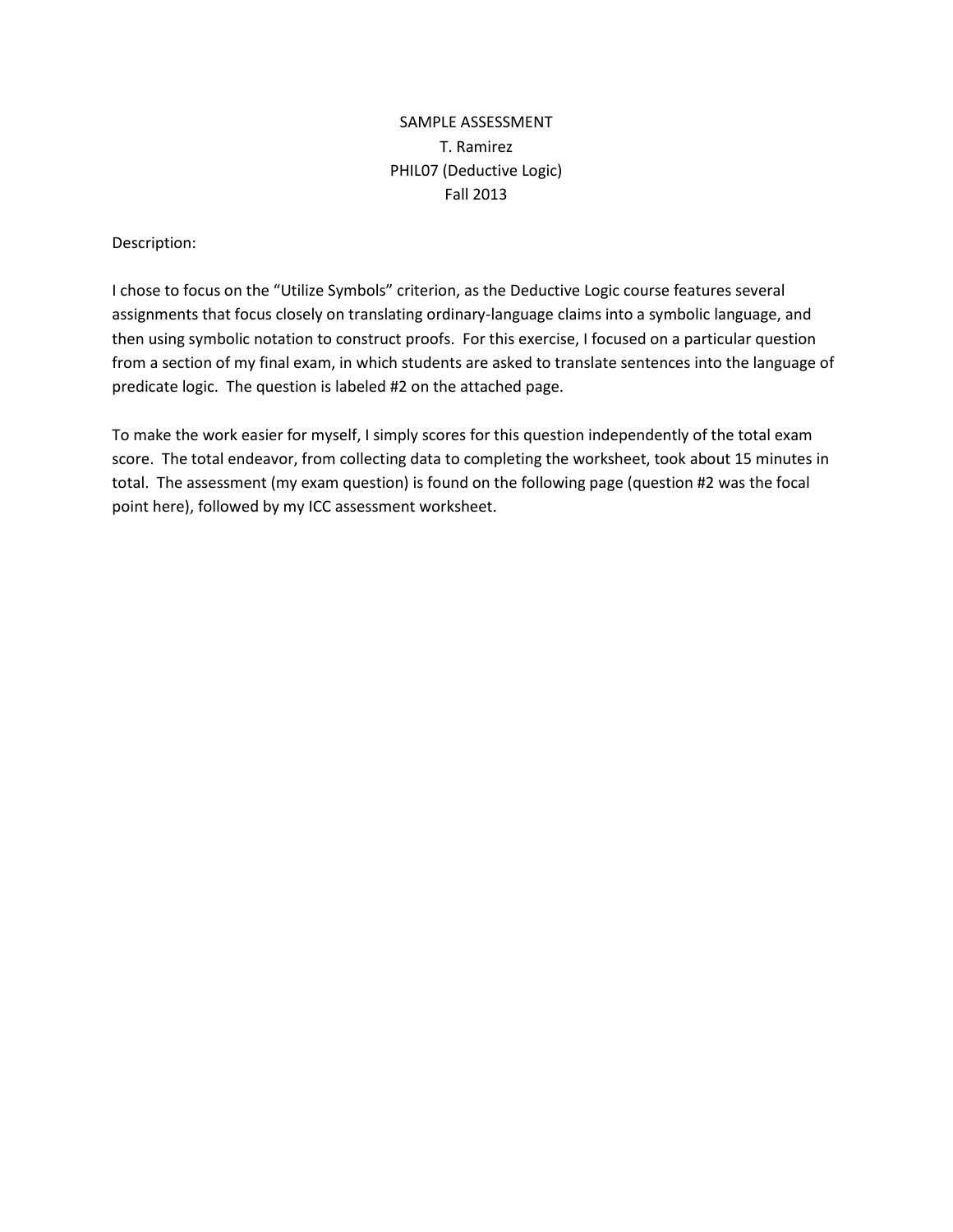# **Section 3: Translations (5 pts each)**

**Translate each of the following sentences into the language of predicate logic. Use the translation scheme provided.**

 $W_x = x$  is a wookiee  $F_x = x$  is ferocious  $c =$  Chewbacca  $Hx = x$  is hairless  $Bxy = x$  is balder than  $y = t = T$ oño  $P_x = x$  is a pitcher  $Ixy = x$  intimidates  $y$  (or: y is intimidated by x)

\_\_\_\_\_\_\_\_\_\_\_\_\_\_\_\_\_\_\_\_\_\_\_\_\_\_\_\_\_\_\_\_\_\_\_\_\_\_\_\_\_\_\_\_\_\_\_\_\_\_\_\_\_\_\_\_\_\_\_\_

\_\_\_\_\_\_\_\_\_\_\_\_\_\_\_\_\_\_\_\_\_\_\_\_\_\_\_\_\_\_\_\_\_\_\_\_\_\_\_\_\_\_\_\_\_\_\_\_\_\_\_\_\_\_\_\_\_\_\_\_\_

\_\_\_\_\_\_\_\_\_\_\_\_\_\_\_\_\_\_\_\_\_\_\_\_\_\_\_\_\_\_\_\_\_\_\_\_\_\_\_\_\_\_\_\_\_\_\_\_\_\_\_\_\_\_\_\_\_\_\_\_\_

1) No wookiees are hairless.

- 2) All wookiees are ferocious, but not all ferocious things are wookiees.
- 3) Toño is balder than every wookiee.



- 4) All and only wookiees are pitchers.
- 5) If Chewbacca is a wookiee and Toño is intimidated by all wookiees, then Chewbacca intimidates Toño

\_\_\_\_\_\_\_\_\_\_\_\_\_\_\_\_\_\_\_\_\_\_\_\_\_\_\_\_\_\_\_\_\_\_\_\_\_\_\_\_\_\_\_\_\_\_\_\_\_\_\_\_\_\_\_\_\_\_\_\_\_

\_\_\_\_\_\_\_\_\_\_\_\_\_\_\_\_\_\_\_\_\_\_\_\_\_\_\_\_\_\_\_\_\_\_\_\_\_\_\_\_\_\_\_\_\_\_\_\_\_\_\_\_\_\_\_\_\_\_\_\_